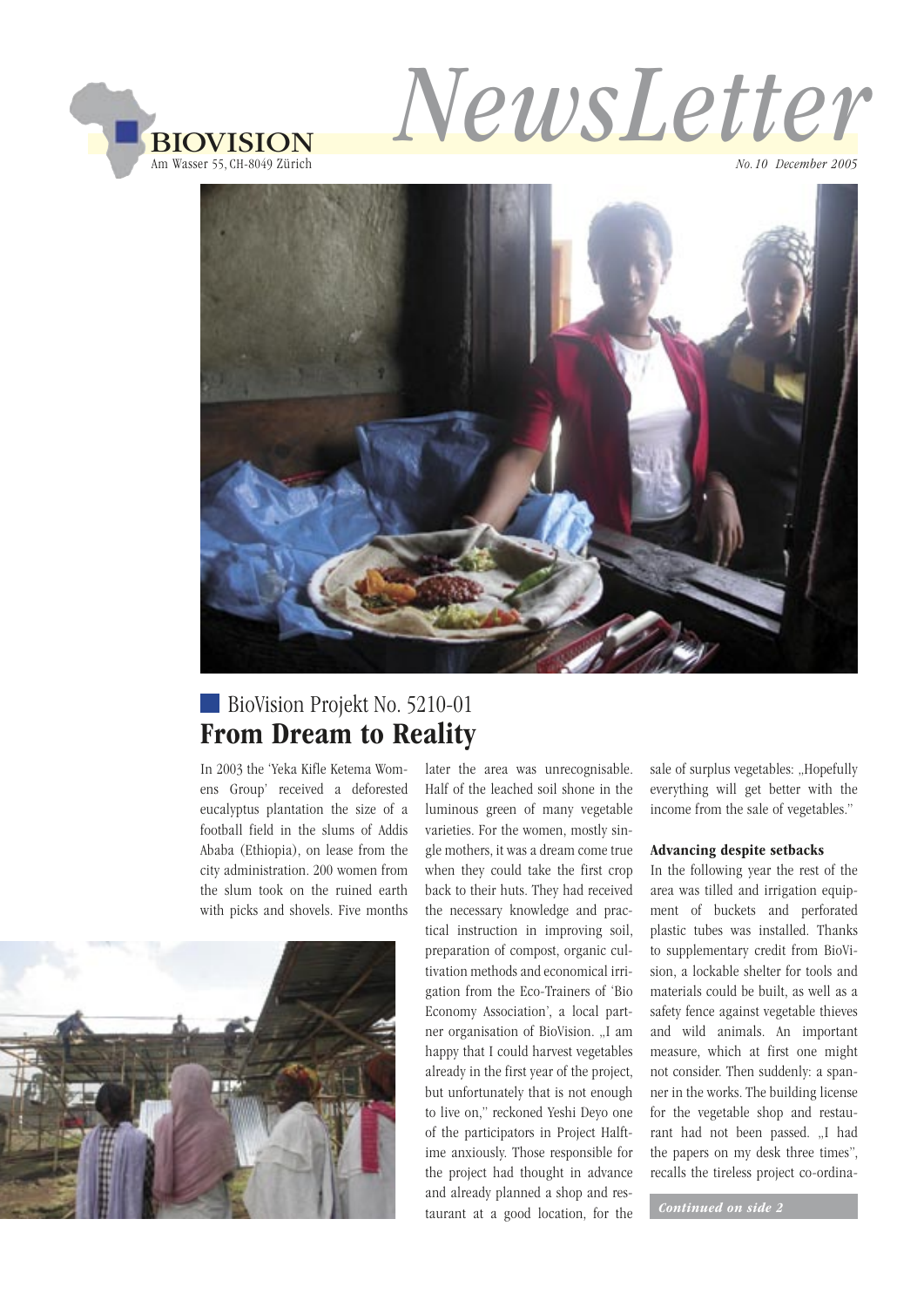#### Editorial



*Do you know the story of the man by the banks of the Ebbe, who saved fish one at a time by collecting them and throwing them back into the sea? He was asked what use that was, when thousands of creatures died on the coasts daily anyway. –That's right, the man answered, but to every fish that he throws back, it means everything.*

*In the past year I have often had to remind myself of this allegory. How hard the forces of nature struck, and threw millions of people into the abyss. What use is the work of small organisations like BioVision in the face of such gigantic catastrophies? The metaphor of the man with the fish reassures me. I think of the women, men and children who have a chance through our projects. Behind every face there is a whole world, unique and endlessly precious. We are powerless against the big catastrophies. What we can do is fight the causes of the everyday catastrophes of poverty, disease and hunger, so that, with our help, those affected can do something to change their world. For them that is much more than a drop in the ocean.*

*Hans Rudolf Herren President of the BioVision Foundation*

*From left: Tsehuinesh Admussu and Weynitu Araya.- Zenebech Bekele: "Luckily I can count well. I am looking forward to working as a salesperson."*



 *Continued from side 1*

tor Getachew Tikubet, "and three times it was revoked because of influential squabblers who feared the competition and took the wind out of the process." As well as that there came delays in the delivery of seedlings, sand plugged up the water pipes, there were difficulties with data collection and differences within the women's group. Finally on the 4th June 2005 the license was finally there, valid and unrevoked.

Already the next morning there stood a troop of builders at the site, who began the construction of a two-winged building with kitchen, restaurant, WC, shop and office. Some women of the group followed the work enthusiastically. "I am very happy", said fifty year old Weynitu Araya, "I am going to work even harder in the garden, since I am very strong." Her colleague Tsehuinesh Admussu laughs mischievously: "I have sold vegetables once before, and I will stay behind the sales counter."

Within a five-day training course the ladies cooked and served 100 meals daily, and on the 10th September there was a big party for the opening of the shop and restaurant.

Since then the guests have been spoilt with the Ethiopian national dish, Injerra, a round, flat dough cake garnished with meat and vegetables.

But things are still not perfect. The setting up of different infrastructures such as the electricity and water supply, or the installation of a new cooker, have had to be postponed. In addition, the scientific accompaniment is not yet concluded. The systematic analysis of all data will help to repeat the change from destroyed ground to blooming garden in other slums.There is still much to be done. There is certainly no lack of willing, hardworking hands on the outskirts of Addis Ababa.

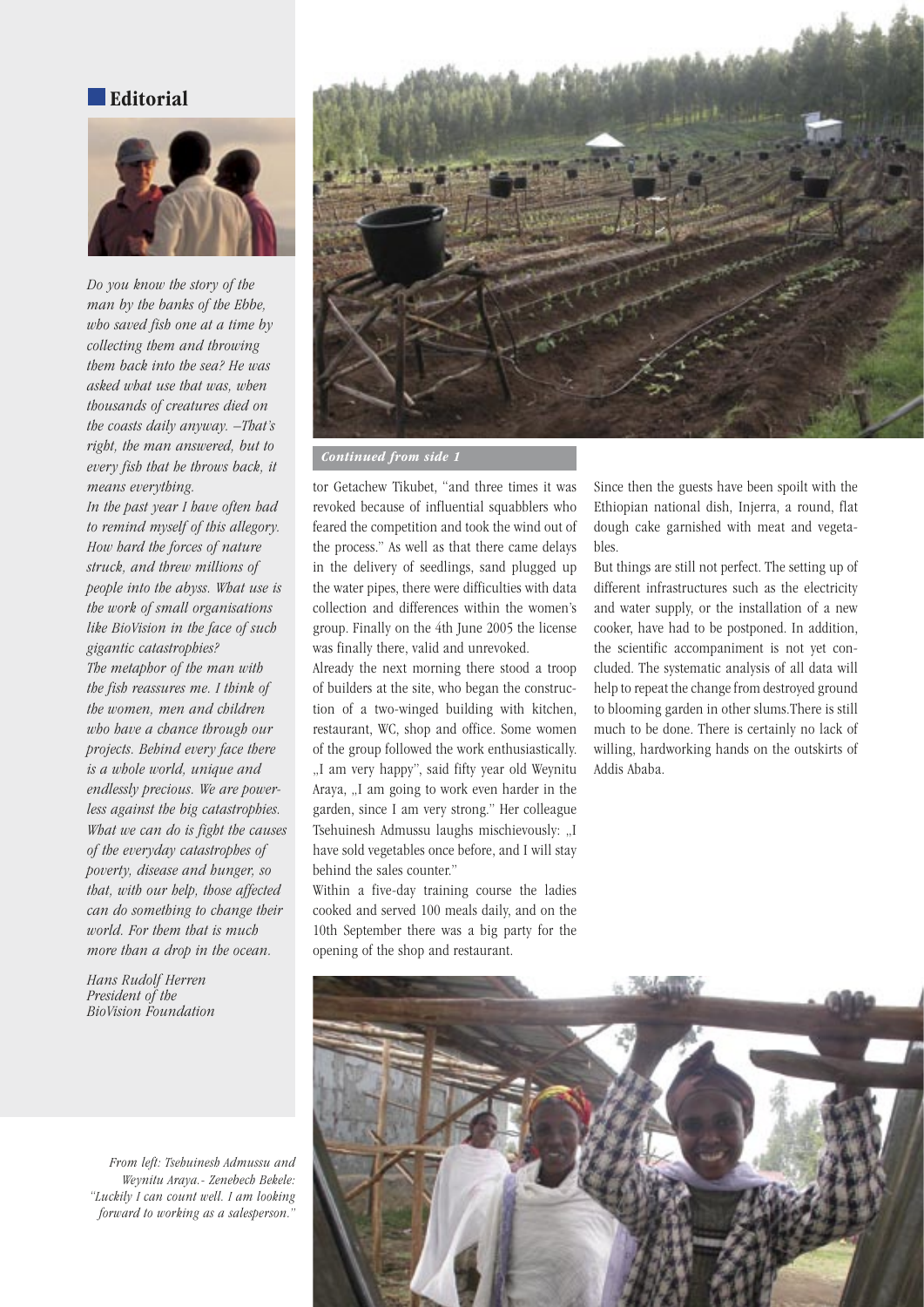### A Day In The Life Of Hans Rudolf Herren, President of the BioVision Foundation and Director of the Millennium Institute.

I often awake somewhere between dream and reality, because my limbs have gone to sleep in my narrow bed. Aeroplane seats are not heavenly beds, though they may float over the clouds. Night flights have been part of my career for many years. Before take off I connect my laptop to the net and download new emails, at least 150 a day. While in flight I plough through the mountain of issues.

On a normal workday, at 6 in the morning I am already working through the flood of mail with some coffee and muesli. By 7.30 I am at the workplace and the internal meetings, telephone conferences and interviews with international organisations and decision makers the world over begin at 8. My duties as director of the Millennium Institute also include writing reports and developing visions and strategies.

I was chosen as president of this established international institute in Washington DC 8 months ago. Saying goodbye to my co-workers at ICIPE in Nairobi was not easy. There were tears and many damp eyes. The tenure of the ICIPE director is limited to a maximum of ten years, and in my case that was overdrawn by nearly a year. Since I am used to change and new challenges, I accepted the departure to new shores as a chance not to be missed.

Despite moving to North America, it often seems to me that I have never left Africa. A part of me stays there. After all, I lived on that continent for over a quarter of a century! In my new capacity I have a lot do to with Africa, I travel regularly to my second home and often work together with my earlier research colleagues and government partners. The Millennium Institute supports governments and civil organisations, predominantly from developing countries, in the adjudication of efficient use of state funds and development aid,

with the goal of initiating sustainable development. To this end computers are being used to project different scenarios for the next 25 years. All facets of development are connected together like the cogs of a clock. When someone turns one cog, all the other cogs must turn. More money in one sector means less resources in another. Put simply: When road building is intensified, money is potentially lost in health care or agriculture. The computer projections make these connections apparent. That makes a focussed, integrated and participatory planning of investments and the cooperation of societal, economical and ecological interests possible, in awareness of the potential results.

As president of the Millennium Institute I can raise the bar to the level where big decisions are made and cash flow is controlled. In doing so I can build upon my longtime African experience. And thanks to my collaboration with BioVision, which is as important to me as ever, I maintain a close connection and necessary adhesion to the small farmers of poor countries. Reciprocally, my sharpened view of the complex relationships also serves the work of BioVision.

I often have lunch at my work desk. So I make sure that I leave enough time after the office closes at seven to cook and have dinner. My speciality is all kinds of grilled foods. We often have guests and I enjoy the company of friends and acquaintances. On quiet evenings I immerse myself in scientific papers. Unfortunately I never get very far with books. Sometimes I get as far as the second chapter. Then I have to travel again and the book remains unread. As a rule I am in bed by midnight at the latest, and enjoy deep sleep free from turbulence and the attentions of flight attendants.

*by Peter Lüthi*











*The BioVision Foundation Board: Dr. Hans Rudolf Herren Dr. Barbara Frei Haller Mathis Zimmermann Dr. Otto Stich Prof. Rudolf Baumgartner*

#### Expertise and Commitment The BioVision Foundation Board

Two years ago the organisation BioVision, founded in 1998 became the foundation BioVision. This legal term offers the necessary stability and security for our partners, and for the projects in Africa. The members of the board all work unsalaried. Dr. Hans Rudolf Herren (Foundation President), Dr. Barbara Frei Haller, Pharmacologist and Ethnobotanist, and Mathis Zimmermann, lawyer and founding member of BioVision, as well as their deserving work on the management committee, also work on the foundation board. Dr. Otto

Stich, former member of the federal council, supported the principle of BioVision from the beginning, and in the course of the last year he also joined the foundation board. This November, ETH Professor Rudolf Baumgartner, Co- Head of Studies of the post graduate Study for Developing Countries was elected to this body. Professor Baumgartner is a declared expert in questions of development co-operation and can call upon much practical experience in developing countries.